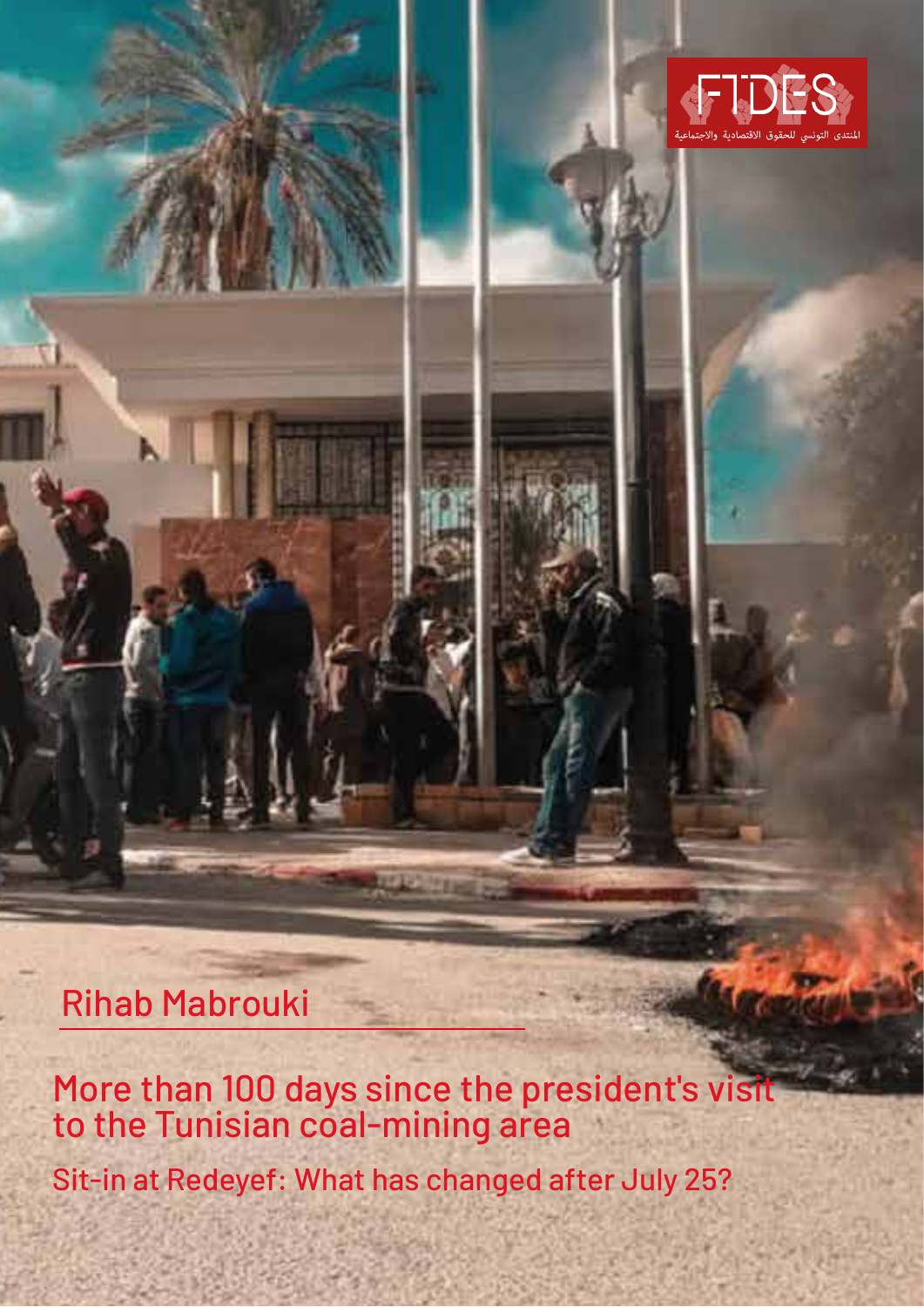

#### THE CLOSURE OF PHOSPHATE PRODUCTION AREAS IN REDEYEF

The young people of Redeyef have always been challenging the policy of exclusion adopted by all the successive governments towards the mining areas. The Tunisian uprising started in the mining basin by reaching a political turning point which was marked by the total absence of freedom. Such marginalization in the mining areas results in serious consequences. After the 25th of July, the simultaneous visit of president Kaies Saied to different delegations of mining areas brought hope to thousands of citizens. However, it later caused confusion among them. Things remained as they were before the 25th of July. Jobseekers continue their sit-in at several headquarters of Gafsa Phosphate Company. All production areas, in the city of Redeyef, closed as well. This leads to question about the usefulness of the visit and the real changes, in the region, where the frequency of social demonstrations in its various forms has increased. Freezing mining assets have been one of the most violent acts of demonstrations against discrimination and exclusion exercised by the State.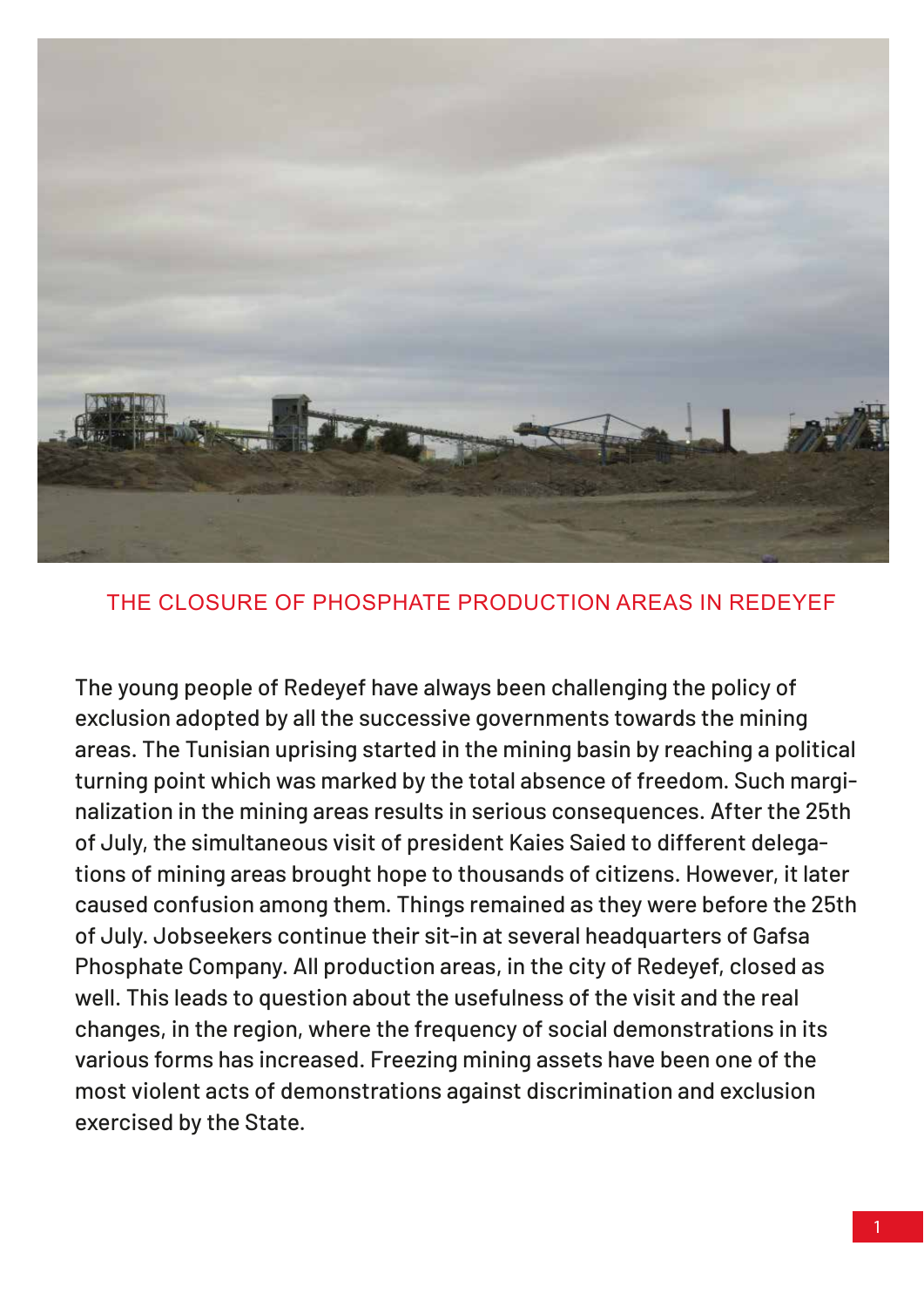# Has the social inequality isolated the region?

The exclusion expressed by the different participants of the sit-in appeared as one of the major injustices that provoked the continuation of the protest movements for consecutive years. These young people expressed their exclusion in terms such as: social inequality, marginalization, and unemployment. Decades of development policy have further isolated this region, where many young people have witnessed social injustice. They have not found the political leadership capable of dismantling this social crisis by taking the necessary and concrete steps to end the social unrest.



SIT-IN IN "AL-WAZZANA" H.Q À REDEYEF

The sit-ins calling for employment in the city Redeyef began in the years following the revolution. Dozens of unemployed young people set up tents in the phosphate production area. Despite frequent clashes between protesters and employees of this industrial facility demanding the resumption of production, the sit-in has not been lifted. During his visit to Redeyef, the president of Republic examined the social situation, the subsequent change in the political scene, as well as the dismantling of the sit-ins and the resumption of phosphate activity in the rest of the mining region (Om-larayes-Metlaoui-Mdhilla). Despite the continuing demands for employment, nothing has changed for the activists of Redeyef who still hold the same claims. With the same protest tactics, protesters continue expressing their rejection of marginalization.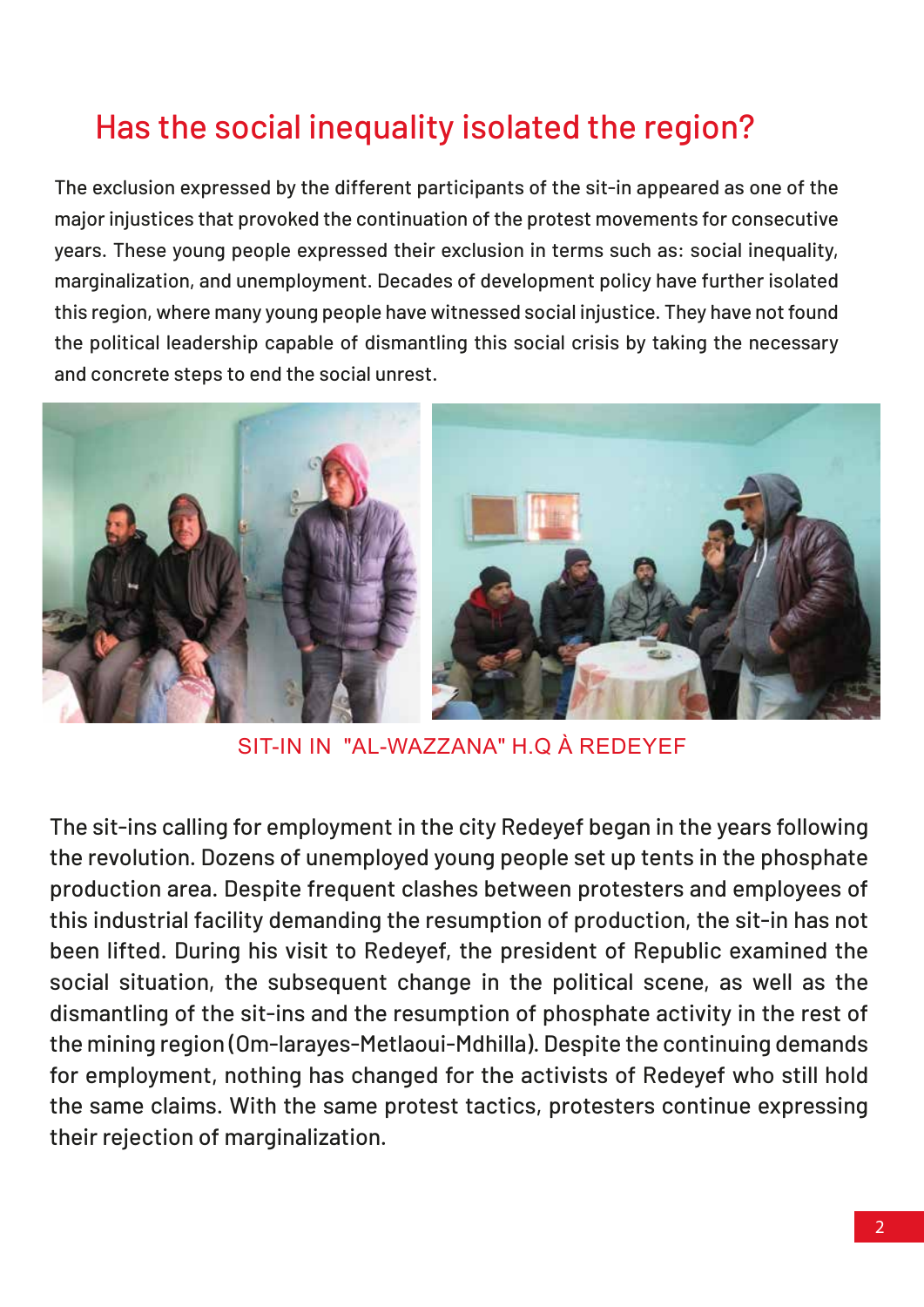### Who are the protesters? What are their demands?

Friday, December 03, 2021, we moved to the headquarters of "Al-Wezana" in Redeyef, where the phosphate production unit and a group of sit-in. The signs of frustration and despair were clear on the features of protesters, despite their strong adherence to their claims and their categorical rejection of any interim solutions.

Amara Malki, 49, husband and father of a two-year-old child, is unemployed and one of the protesters. He believes that the dismantling of the sit-in will take place only after finding a radical solution. He insists that all the methods of negotiation used by the former officials are no longer effective in the face of the insistence of the protesters to seize their right to work, especially since they do not exceed 60 people. Considering that the methods of procrastination adopted during the four years since the beginning of the sit-in, has, according to him, made them lose confidence in the "false promises". Although the sit-in was interrupted several times and regular reporting concerning meetings with authorities' representatives were revised, they all remained dead letters. They did not lead to any results. They created a total lack of confidence in the officials and the means of dialogues which pushed them to insist on the continuation of the sit-in. Eventually, they ended up rejecting all methods of negotiation with the authority. The political change has not even erased their frustration. The protesters denounce the political class that is bogged down in its internal battles without realizing the social and economic miseries in which thousands of people are still living here.



<sup>3</sup> AMARA MALKI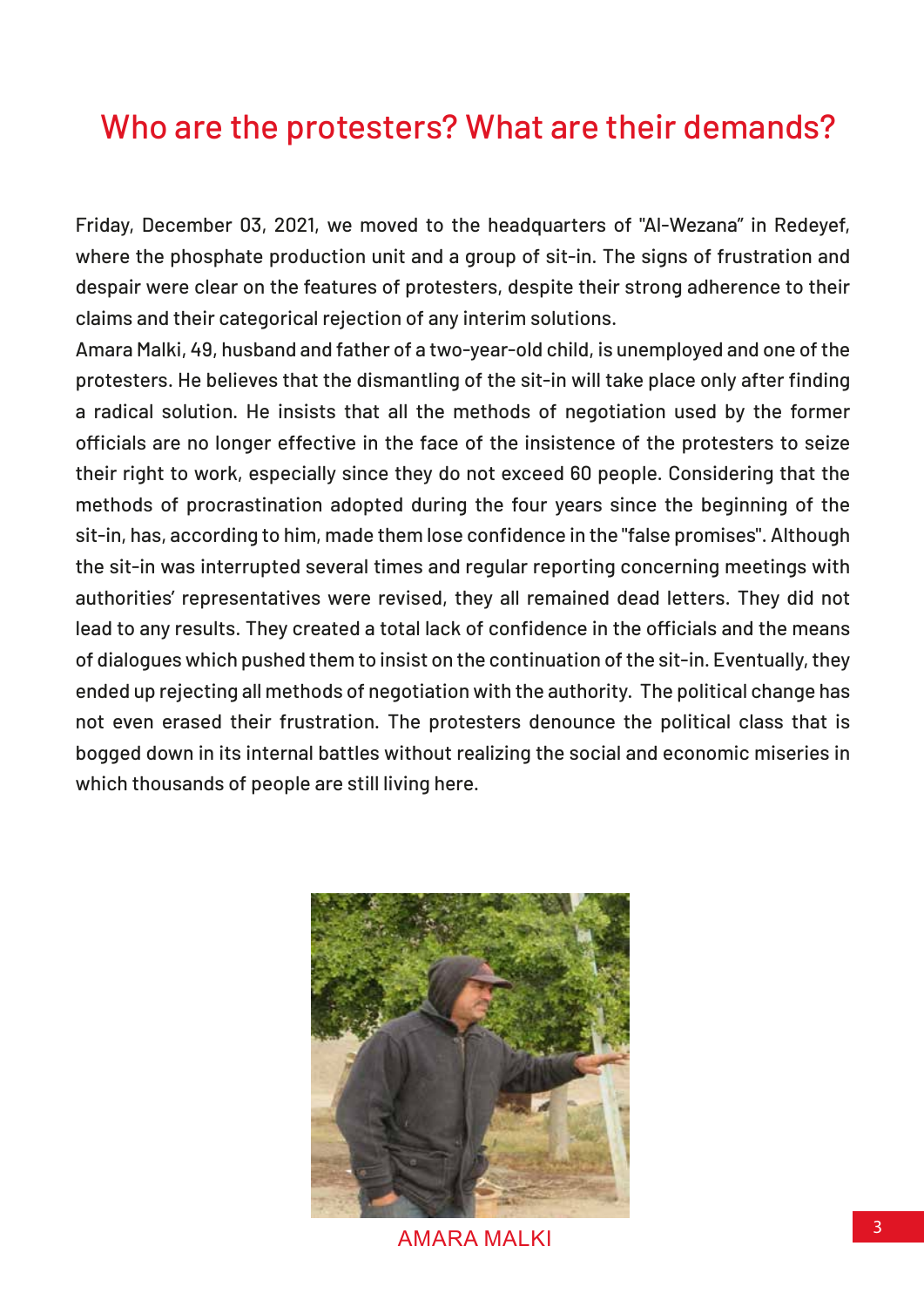## Despite the changes, the crisis has not abated.

According to the French historian Pierre Fermont, "The absence of new protests may be a miracle." This quote depicts what is truly happening in the city of Redeyef. After decades of marginalization, it is a miracle that there are no more protests in this city and in the governorate of Gafsa in general. Despite the changes that have taken place at different levels, in such well-known hot spot, social protests continue unabated. The sit-ins have not decreased.

#### What needs to be done to solve the crisis:

The government has been formed, but the spark of the sit-ins and protests has not yet disappeared. A short period has passed since the launch of the government. The latter faced a major challenge to resolve the crisis in the southwest of Tunisia and to restore the phosphate activity to its normal form. The demonstrations have not ceased debunking the economic options in this region. They have kept demanding for development and employment. The government is unable to raise the ceiling of social demands and to adopt comprehensive reforms. No serious consideration towards popular demands is noted. It appears that the government does not search for solutions to ease the social situation. Such steps are important to avoid further economic losses, especially due to the interruption of production areas of the Mining Company of Gafsa. It is considered as a blow to one of the economic pillars of the country. As a result, the Tunisian Forum for Economic and Social Rights, section of the mining basin, advocated in its many meetings of negotiations with the authority, to restore mining activity and to break the cycle of social tensions in the region. In this context, the General Secretary of the Tunisian Forum in the mining basin, Rabeh Ben Othman, stressed that the closure of the Mining Company of Gafsa (CPG) would unacceptable. Mr. Rabeh Ben Othman added that the mining company is the only economic artery for all the mining regions. Almost all economic activities are related to the activity of the CPG.